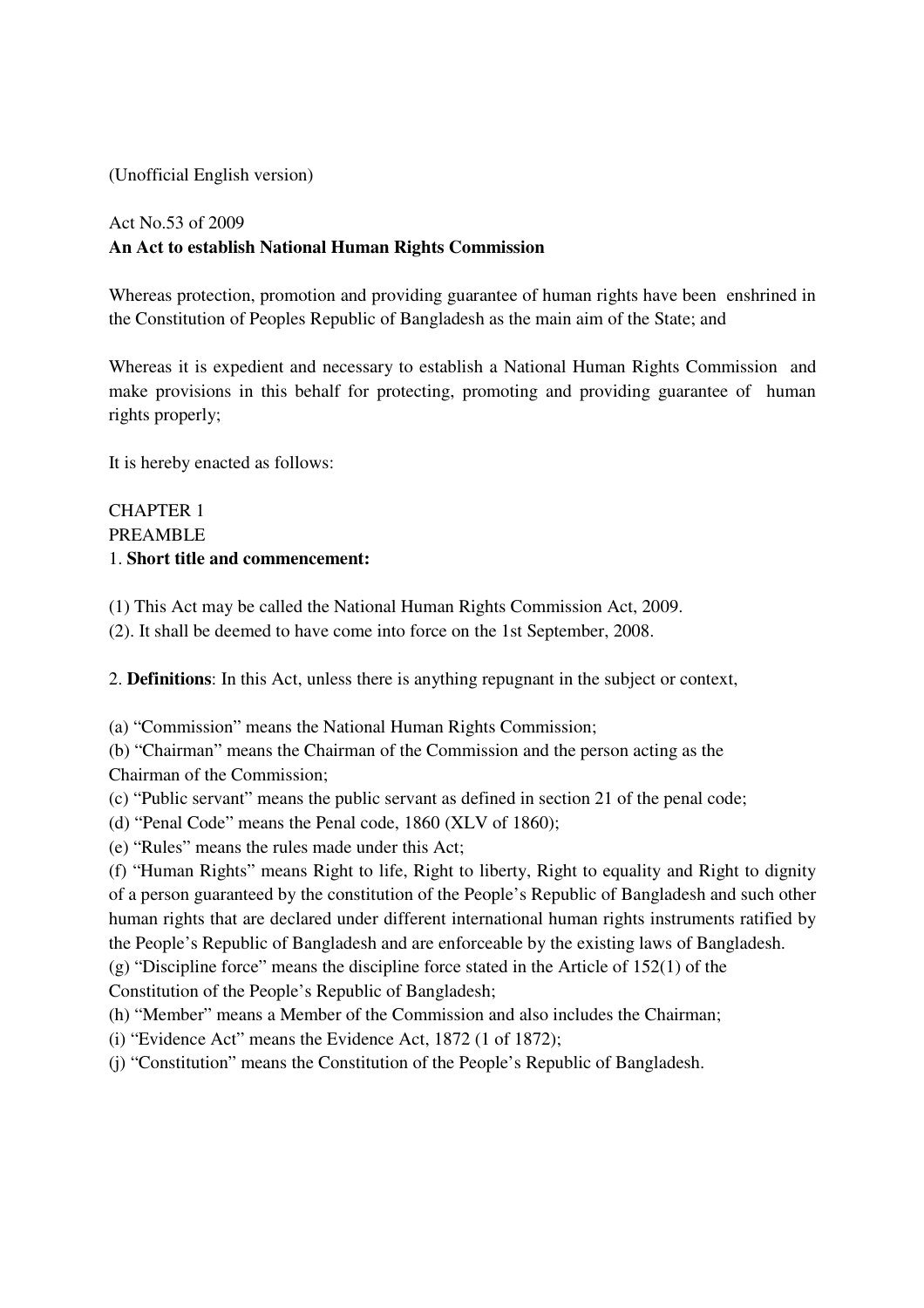# CHAPTER-II ESTABLISHMENT OF HUMAN RIGHTS COMMISSION

# 3. **Establishment of the National Human Rights Commission**:

(1) After the Act comes into force, a Commission to be called as the National Human Rights Commission shall, as soon as possible, be established for carrying out the purposes of this Act and in accordance with the provisions of this Act.

(2) The Commission shall be a statutory independent body having perpetual succession and the power, among others, to acquire, hold, manage, dispose of property, both moveable and immoveable, and shall by the said name sue and be sued.

(3) The Commission shall have an official seal, which shall be kept under the authority of the Secretary of the Commission.

4. **Office of the Commission**: The Head office of the Commission shall be situated in Dhaka and the Commission in case of necessity may establish offices in the Divisions, Districts and Upazillas.

#### 5. **Formation of the Commission:**

(1) The Commission shall consist of a Chairman and Members not exceeding six.

(2) Chairman and one Member of the Commission shall be full time and other Members shall be honorary.

(3) Among the Members at least one shall be woman and one shall be from the ethnic group.

(4) Chairman shall be the Chief Executive of the Commission

# 6. **Appointment, terms of office, resignation, etc of the Chairman and Members of the Commission:**

(1) The President shall, upon recommendation of the Selection Committee, appoint the Chairman and Members of the Commission, provided that, no person shall be qualified for appointment to the post of the Chairman or a Member of the Commission if he is less than 35 years of age and over 70 years of age.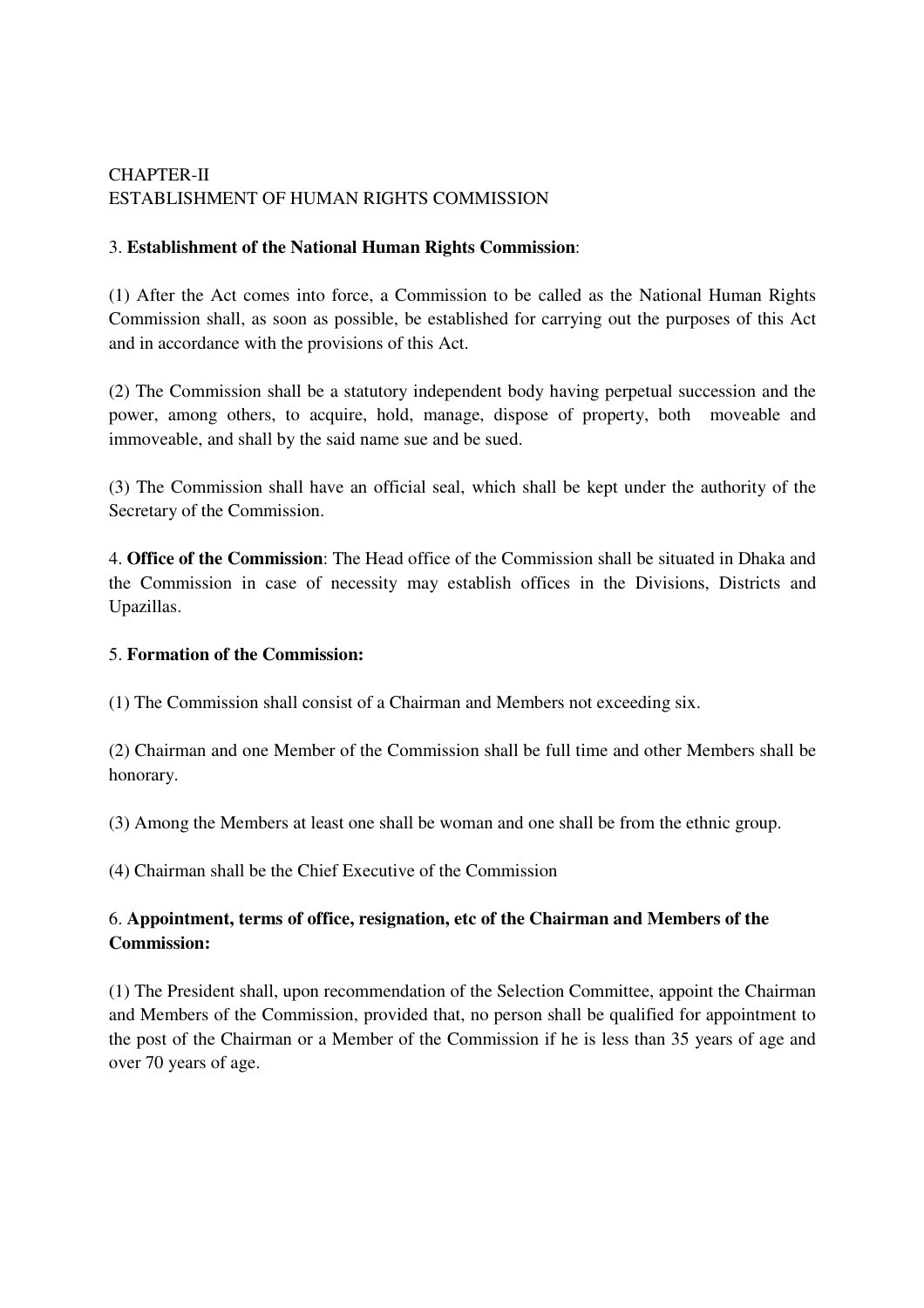(2) The Chairman and the Members of the Commission shall, subject to the provisions of this section, be appointed from amongst the persons who have remarkable contribution in the field of legal or judicial activities, human rights, education, social service or human development.

(3) The Chairman and Members of the Commission shall hold office for a term of three years from the date on which he enters upon his office; provided that a person shall not be appointed for more than two terms as a Chairman or Member of the Commission.

(4) The Chairman or any Member of the Commission may, before completion of his tenure as stated in sub-section (3), resign his office by writing under his hand addressed to the President.

(5) If a vacancy occurs in the office of the Chairman or if the Chairman is unable to discharge the function of his office on account of absence, illness or any other reason, the Full Time Member of the Commission shall act as Chairman until a newly appointed Chairman holds office or until the Chairman resumes the function of his office, as the case may be.

# 7. **The selection Committee:**

(1) To make recommendation on the appointment of the Chairman and Members, a selection Committee shall be constituted consisting of the following seven Members:

- (a) Speaker of the parliament who shall also be its Chairman
- (b) Minister, Ministry of Law, Justice and Parliamentary Affairs
- (c) Minister, Ministry of Home Affairs
- (d) Chairman, Law Commission
- (e) Cabinet Secretary, Cabinet Division

(f) Two Members of the Parliament, nominated by the Speaker of the Parliament, out of whom one shall belong to the Treasury Bench and the other from the opposition.

(2) The Ministry of Law, Justice and Parliamentary Affairs shall provide the Selection Committee with necessary secretarial assistance for discharging its function.

(3) The presence of four (4) Members shall constitute the quorum of the Selection **Committee** 

(4) For the purpose of making recommendation on the appointment of the Chairman and Members, the Selection Committee, Shall recommend two names against each vacant post on the basis of the decision of the majority of the votes of the Members present, and in case of equality of votes, the person presiding over the meeting shall exercise casting vote.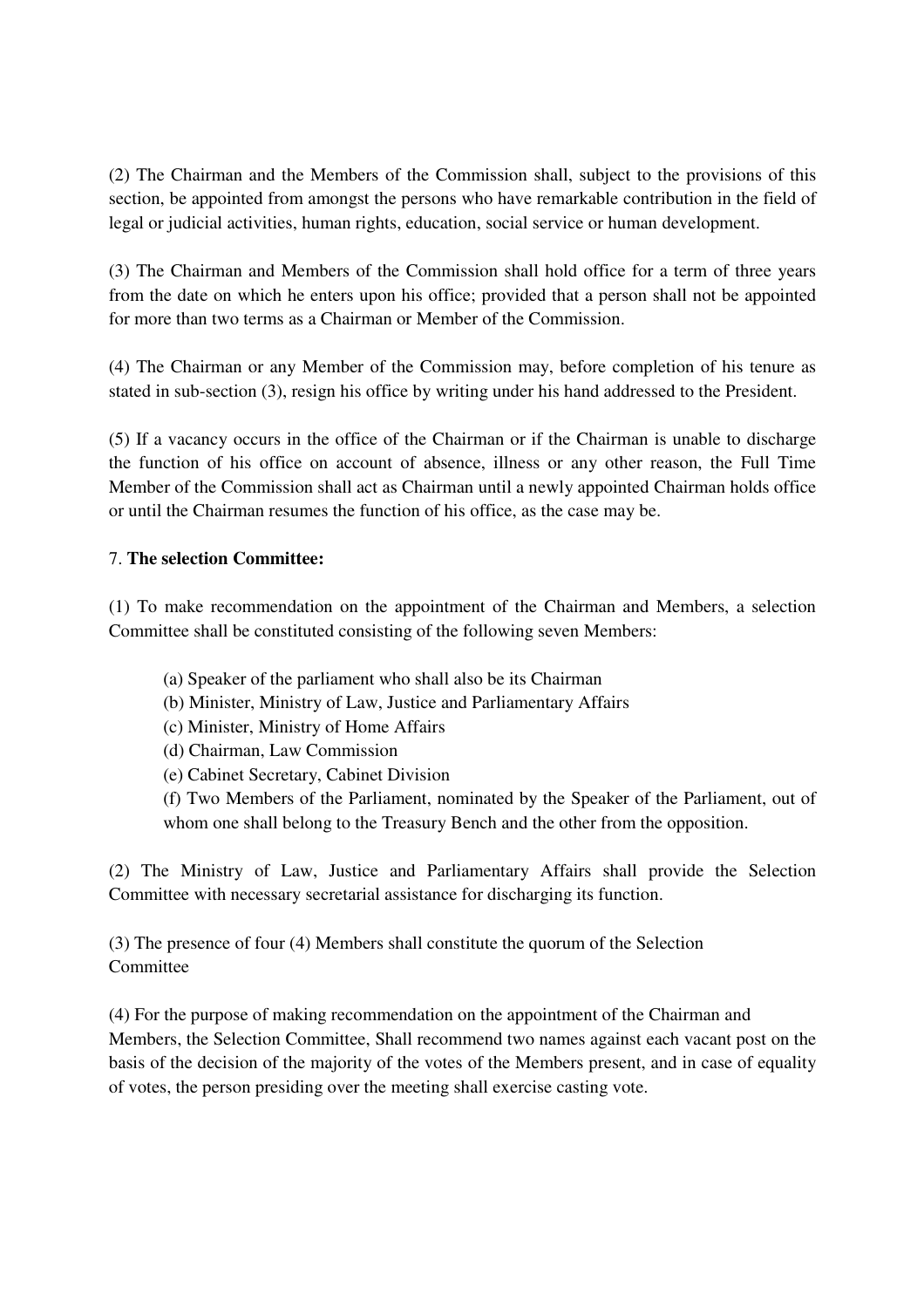(5) The Selection Committee shall determine the procedure of its meeting.

# 8. **Removal of the Chairman or a Member:**

(1) The Chairman or any Member of the Commission shall not be removed from his office except in like manner and on the like grounds as a Judge of the Supreme Court.

(2) Notwithstanding anything contained in sub-section (1), the President may remove the Chairman or any other Member from his office, if he -

(a) is declared insolvent by any competent court; or

(b) in case of Chairman and Full Time Member engages himself in any post extraneous to his own duties during his term of office for remuneration; or

(c) is declared by a competent court to be of unsound mind; or

(d) is convicted of any offence involving moral turpitude.

## 9. **Vacancies to the post of Members not to invalidate any act or the proceeding of the**

**Commission:** No act or proceeding of the Commission shall be invalid or called in question merely on the ground of existence of any vacancy in the office of the Member or defect in the constitution of the Commission.

#### 10. **Salaries, allowances etc of the Members:**

(1) The Chairman shall be entitled to get salaries, allowances and other privileges as a Judge of the Appellate Division of the Supreme Court.

(2) The Full Time Member shall be entitled to get salaries, allowances and other privileges as a Judge of the High Court Division of the Supreme Court.

(3) The Honorary Members shall be entitled to get Honorarium and allowances for discharging their duties including attending Commission Meeting at the rates as determined by the Commission.

# 11. **Meeting of the Commission:**

(1) The Commission shall, subject to the provisions of this Act, determine the procedure of its meetings.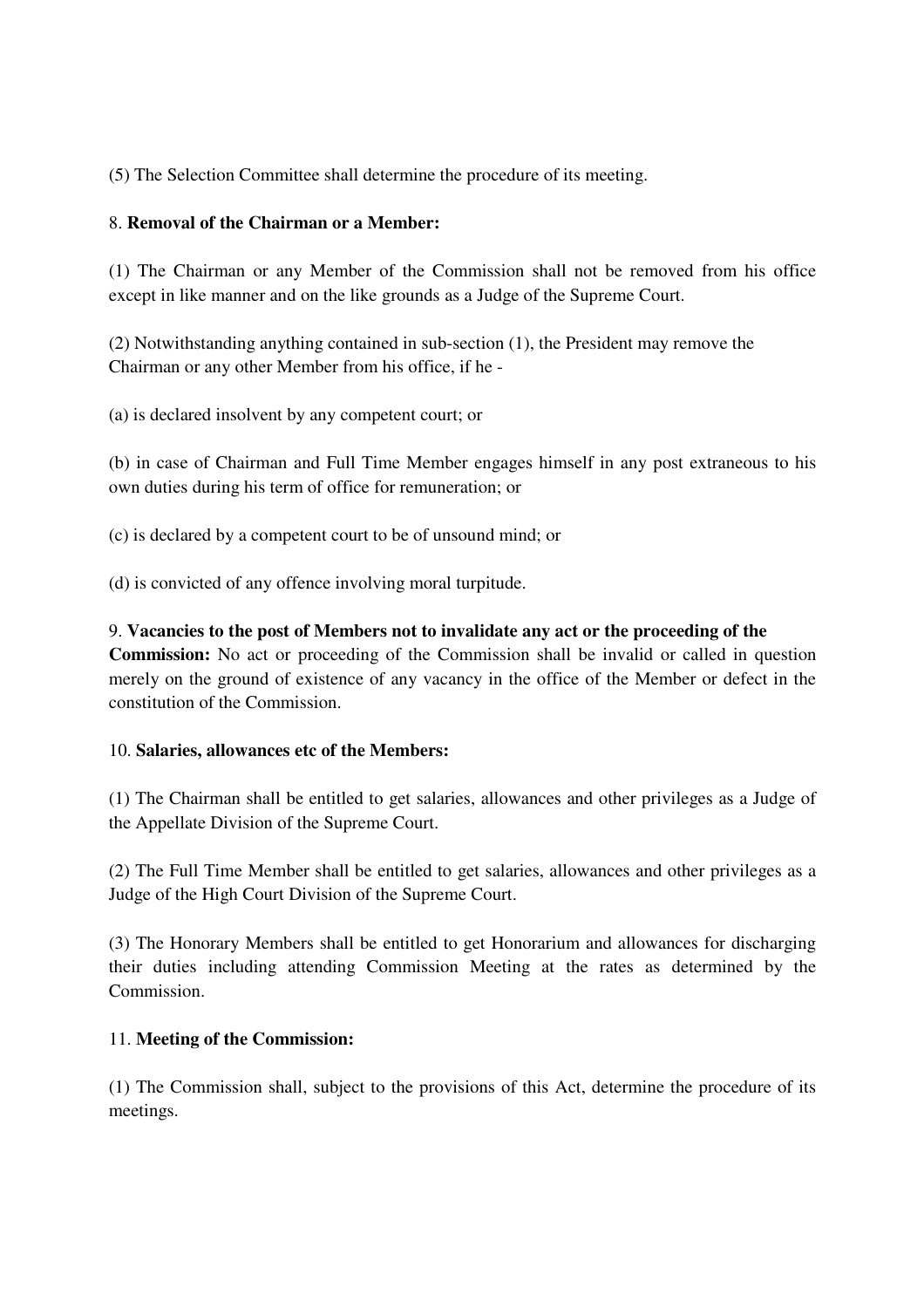(2) The Chairman shall preside over all the meetings of the Commission and in his absence the Full Time Member shall preside over the meeting.

(3) The presence of the Chairman and at least three Members shall constitute the quorum of a meeting

(4) For taking decision in the meeting of the Commission each Member shall have one vote and in case of equality of votes, the person presiding over the meeting shall have a second or casting vote.

(5) There shall be at least one meeting of the Commission within two months.

# **CHATPER-III Functions of the Commission**

## 12. **Functions of the Commission:**

(1) The Commission shall perform all or any of the following functions, namely:

(a) to inquire, suo-moto or on a petition presented to it by a person affected or any person on his behalf, into complaint of violation of human rights or abetment thereof, by a person, state or government agency or institution or organization;

(b) to inquire, suo-moto or on a petition presented by the person affected or any person on his behalf, into any allegation of violation of human rights or abetment thereof or negligence in resisting violation of human rights by a public servant;

(c) To inspect any jail or any other places where persons are detained or lodged for the purpose of correction, custody, treatment, or such other welfare, and to make recommendation to the government thereon for the development of those places and conditions;

(d) To review the safeguards of human rights provided by the Constitution or any other law for the time being in force and to make recommendation to the government for their effective implementation;

(e) To review the factors, including acts of terrorism that inhibit the safeguards of human rights and to make recommendations to the Government for their appropriate remedial measures;

(f) To research or study treaties and other international instruments on human rights and to make recommendation to the government for their effective implementation;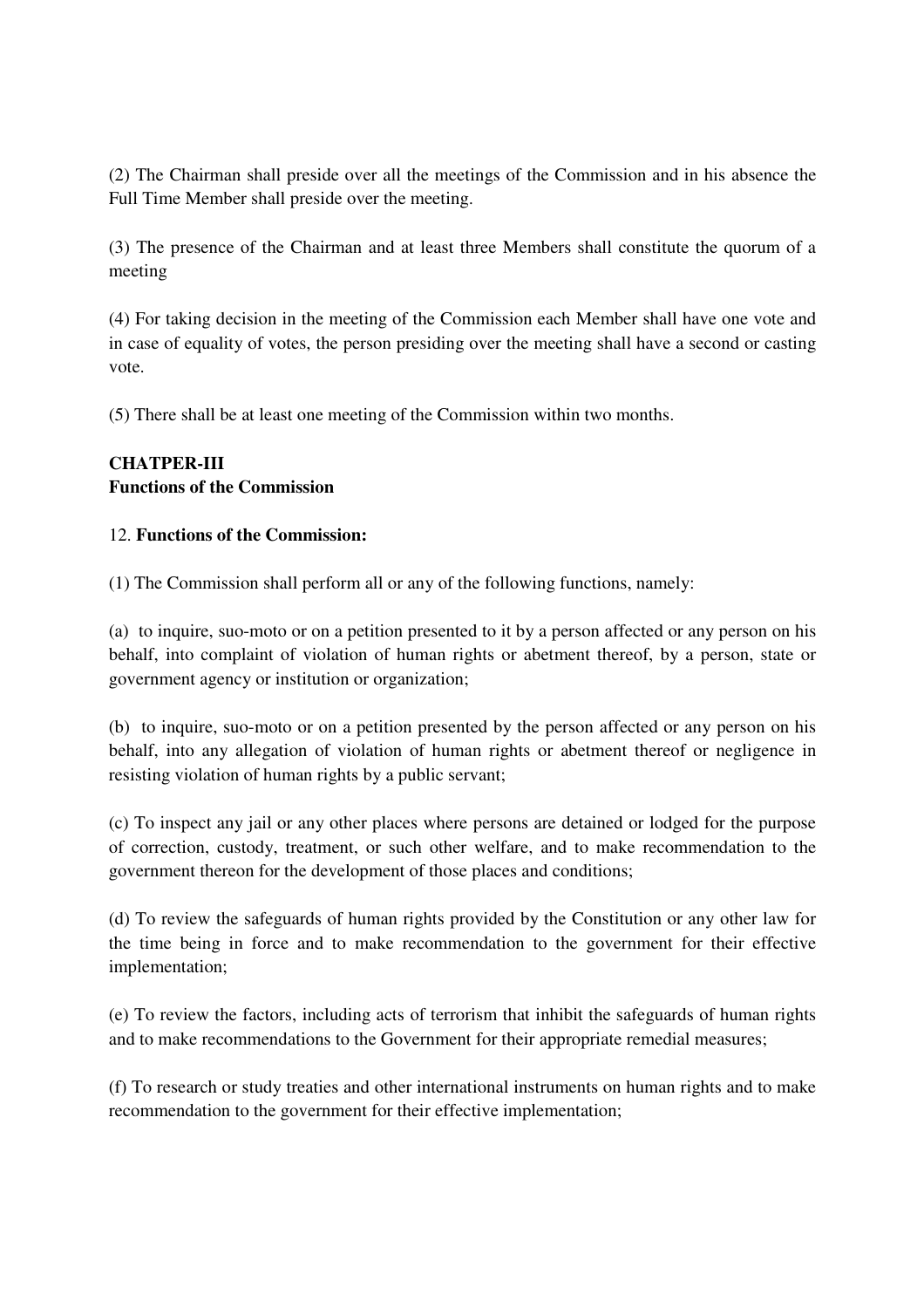(g) To examine the draft bills and proposals for new legislation for verifying their conformity with international human rights standards and to make recommendations for amendment to the appropriate authority for ensuring their uniformity with the international human rights instruments;

(h) To give advice to the Government for ratifying or signing the international human rights instruments and to ensure their implementation;

(i) To research into the field of human rights and to take part in their execution in educational and professional institutions;

(j) To publicize human rights literacy among various sections of society and to promote awareness of the safeguards available for the protection of those through publications and other available means;

(k) To encourage and coordinate the efforts of Non-Governmental Organizations and institutions working in the field of human rights;

(l) To enquire and investigate into complaint related to the violation or probability of violation of human rights and resolve the issue through mediation and conciliation.

(m) To advise and assist the Government by providing necessary legal and administrative directions for protection and promotion of human rights.

(n) To make recommendation to the Government so that the measures taken through the laws of the land in force and administrative programs are of international standard ensuring human rights;

(o) To assist and advice the organizations or institutions working in the field of human rights and generally the civil society for effective application of human rights;

(p) To raise public awareness through research, seminar, symposium, workshop and relevant activities and to publish and disseminate the outcomes.

(q) To provide training to the members of the Law enforcing agencies regarding protection of human rights;

(r) To provide legal assistance to the aggrieved person or any other person on behalf of the aggrieved person to lodge a complaint before the Commission;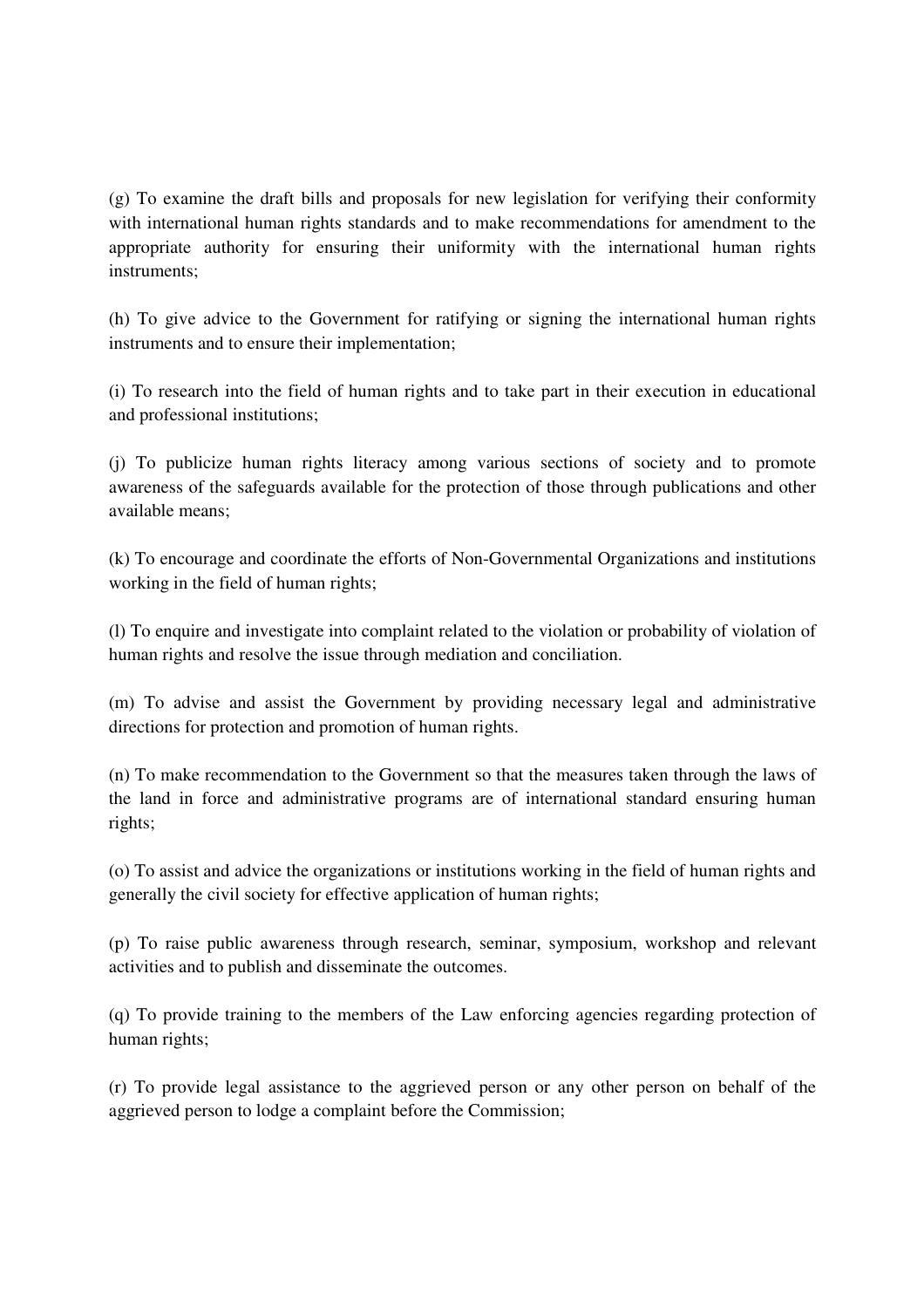(s) To undertake such other functions, as it may consider necessary for the promotion of human rights;

(2) Notwithstanding anything contained in sub-section (1), the following matters shall not be included into the functions or duties of the Commission, such as: (a) Issues relating to the cases being tried before a court;

(b) Issues being considered by the ombudsman under the ombudsman Act, 1980(XV of 1980);

(c) any issue relating to the service matters of the public servants of the Republic and any employee engaged in the service of a statutory government authority which is triable in any Tribunal established under the Administrative Tribunals Act, 1980(VII OF 1981)

# 13. **Reference from the Supreme Court:**

(1) The Supreme Court may send any issue derived from an application made under article 102 of the Constitution, to the Commission for submitting report after enquiry.

(2) The Commission shall, after making an enquiry into the matter under sub-section (1), submit the report to the Supreme Court within the time frame, if any, mentioned in the reference.

#### 14. **Steps to be taken in case of revelation of Human Rights violation:**

(1) If any human rights violation is revealed from the enquiry of the Commission, the Commission may take steps to resolve it through mediation and conciliation.

(2)If the mediation and arbitration under sub-section (1) does not succeed, the Commission shall-

(a) Recommend to the appropriate authority to file case or take any proceedings against the human rights violator;

(b) Recommend to the appropriate authority or person to prevent or to take remedial measures for protecting the violation of human rights.

(3) The Commission shall not make any recommendation under this section without giving opportunity of hearing to the person who has been accused for violation of human rights or who is about to violate human rights.

(4) The Commission shall send a copy of the recommendation of the Commission under this section to the complainant.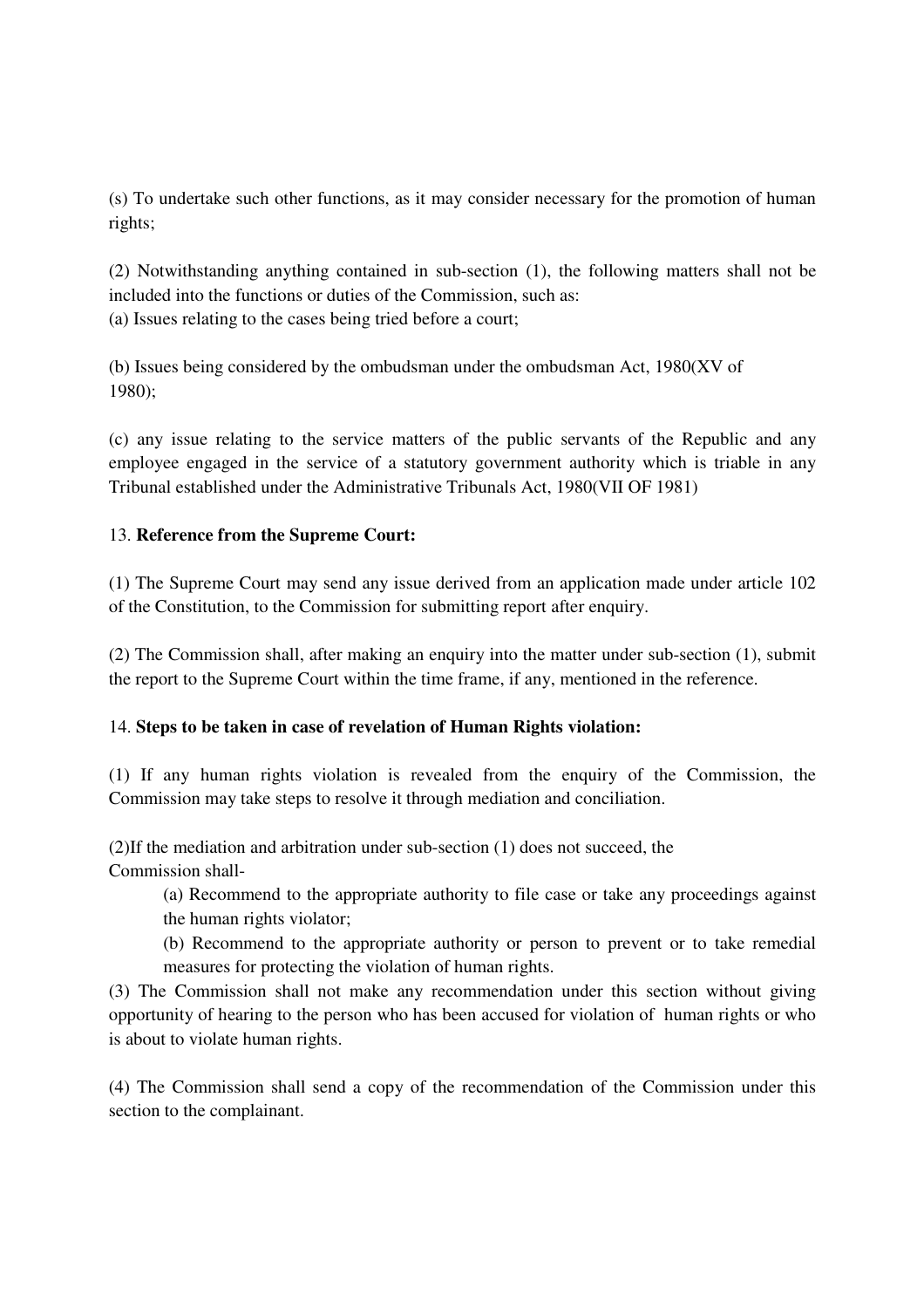(5) The Commission may require the person or authority, to which the recommendation is sent for action, to send a follow up report on the measures taken according to the recommendation and it shall be the duty of the person or authority to send the report required.

(6) If any person or authority to whom recommendation was sent under this section from the Commission, fails to submit the report required, or if the Commission considers the action taken or proposed to be taken as insufficient, the Commission shall, if it considers appropriate, send the full description of the issue to the President and the President shall take necessary measures to lay a copy of that report to the Parliament.

## 15. **Appointment of mediators or conciliators**:

(1) If any issue is sent under this Act for mediation or conciliation, the Commission shall appoint one or more persons to mediate or conciliate between the parties.

(2) The procedure of appointment and power of the mediator and conciliator shall be determined by rules.

(3) The Commission may order the concerned parties to be present before the mediator or conciliator for mediation or conciliation.

(4) The sessions of the mediators and conciliators may be held in open or in camera.

(5) If the issue is not resolved through mediation or conciliation or any party objects for the mediation or arbitration, the mediator or arbitrator shall inform the matter to the Commission.

(6) If there is a settlement through mediation or conciliation, the mediator or conciliator shall inform the matter to the Commission.

(7) In order to execute the settlement made under sub-section (6), the Commission may, along with other instructions, give instruction of imposing fine as it deems appropriate.

16. **Powers relating to inquiries:** The Commission shall have the following powers of the Civil Courts as specified in the Civil Procedure Code, 1908 (Act no. 5 of 1908) for the purposes of investigation and inquiry under this Act, namely:-

(a) Summoning and ensuring the attendance of witnesses and examining them;

(b) Summoning for giving written or oral evidence by oath.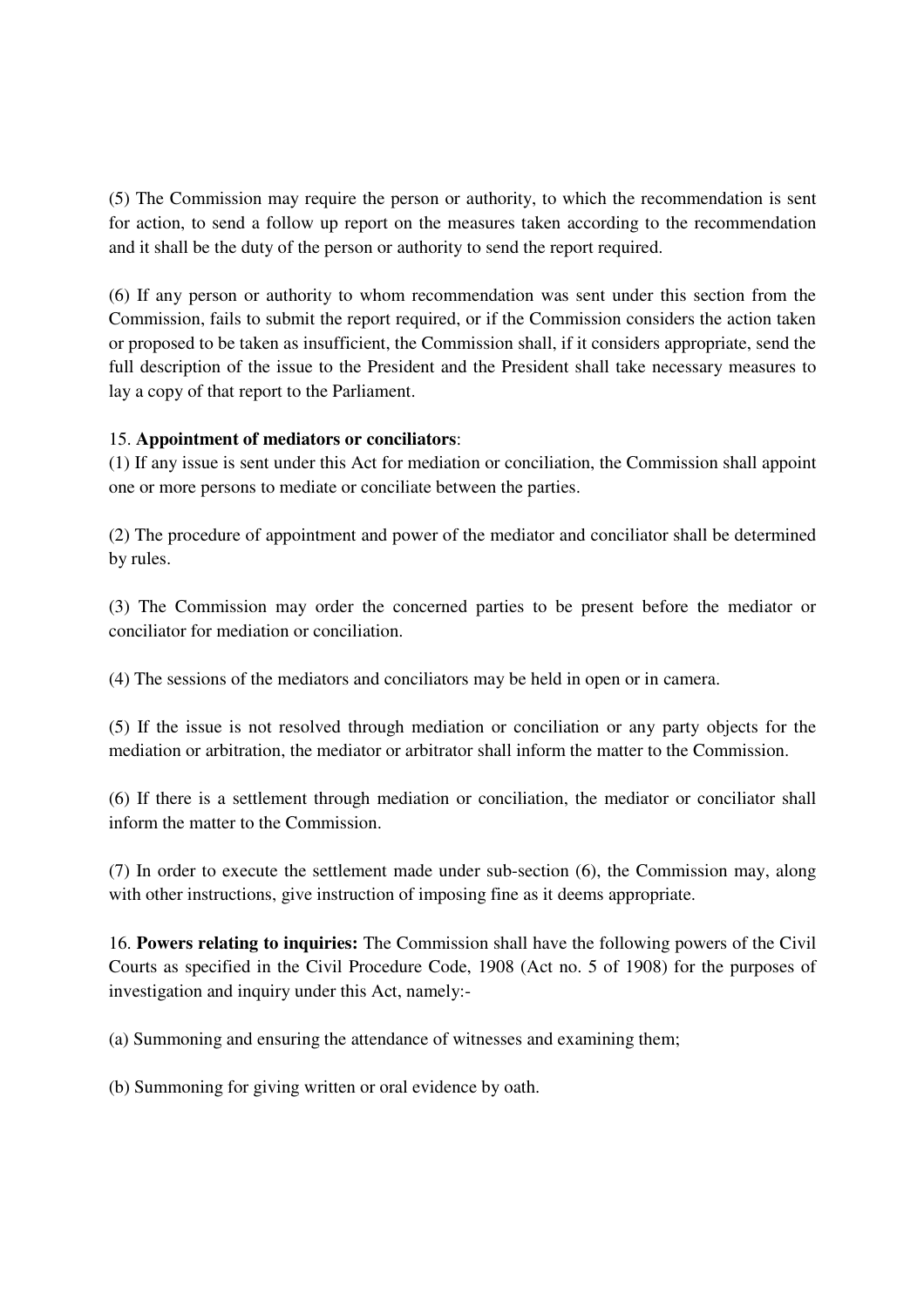(c) Summoning any person living in Bangladesh to give evidence being present before any meeting of the Commission and to produce any document which remains in his possessions;

(d) Providing authorization for or against the public participation in an investigation or inquiry.

## 17. **Investigation into complaint:**

(1) The Commission, while investigating into the complaints of violation against human rights, may call for the report or information from the Government or any authority of the Government or any other organization within the time specified by the Commission.

(2) If the Commission does not receive the report or information within the time specified under Sub-section (1), the Commission may, on its own, start investigation.

(3) On receipt of information under sub-section (1) if the Commission

(a) is satisfied that there is no necessity of further investigation; or

(b) The Government or the Authority, as the case may be, has taken proper action or has started initiative to take up proper action –

then the Commission will not proceed to make any inquiry into the matters.

#### 18. **Procedure to be followed in case of disciplined force:**

(1) Notwithstanding any other provision of this Act, the Commission on suo-moto or on the basis of any application may call for report from the Government on the allegation of violation of human rights by the disciplined force or any of its members.

(2) If any report is called for under Sub-section (1), the Government shall submit the report to the Commission.

(3) On receipt of the report under Subsection (2), the Commission

(a) if satisfied, would not proceed in the matter any further.

(b) if it deems necessary, may make recommendation to the Government for actions to be taken into the matter.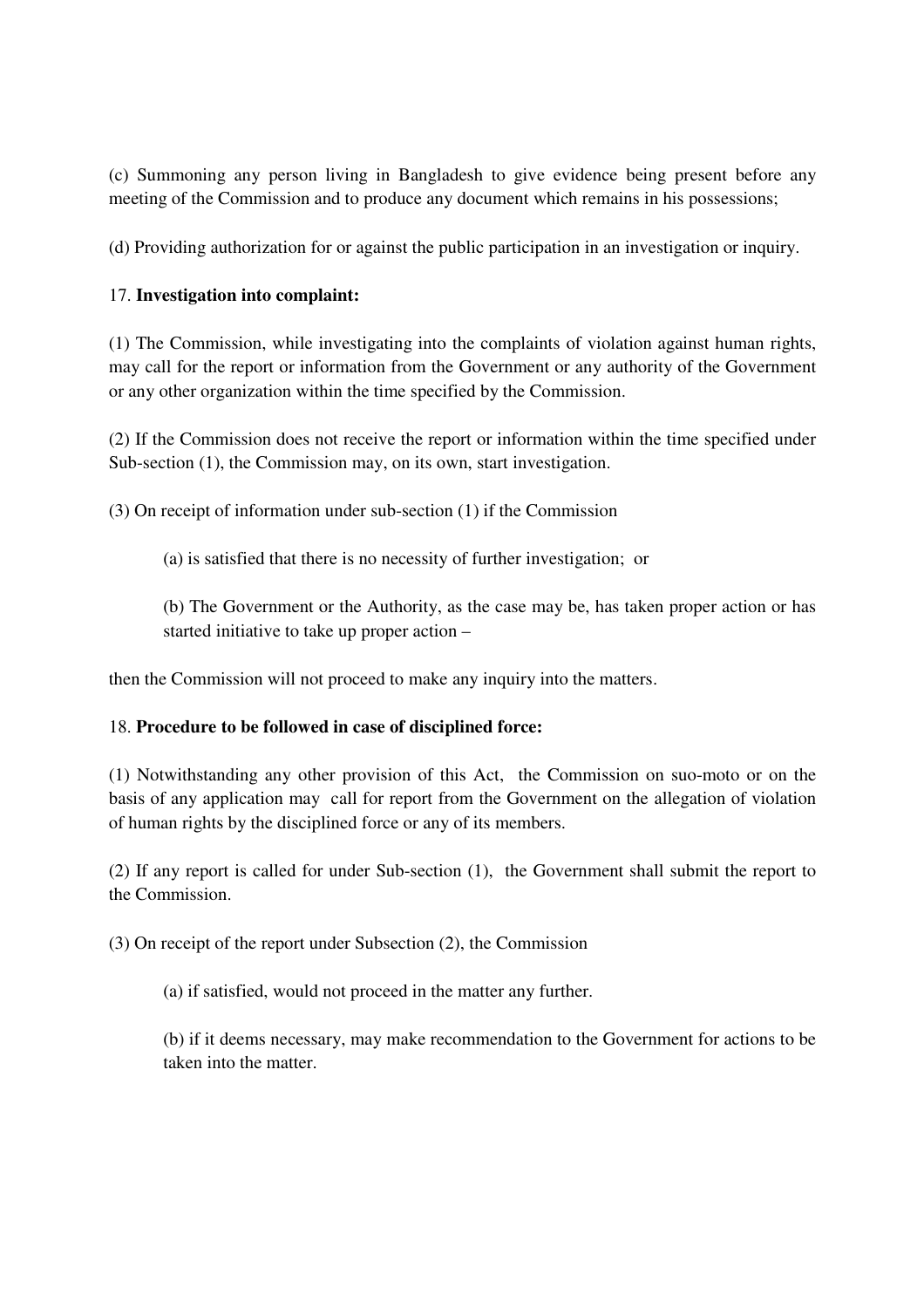(4) On receipt of the recommendation under subsection (3) the Government shall inform the Commission in writing about the action taken into the matter within six months from the date of receipt of the recommendation.

(5) On receipt of the report under sub-section (4) the Commission shall furnish its copy to the Complainant or his representative, as the case may be.

## 19. **Procedure after inquiry:**

(1) Notwithstanding anything contrary contained in the Act, if the Commission finds the complaint is true, after concluding the inquiry, the Commission may,

- (a) recommend to the Government to initiate proceeding for prosecution or take such other legal action against the concerned person and, at the same time, shall describe the type of case or other appropriate legal proceedings in the recommendation.
- (b) submit or cause to submit a petition before the High Court Division of the Supreme Court on behalf of the aggrieved person if it is competent to pass order or to give instruction under Article 102 of the Constitution.

(2) The Commission may under sub-section (1) recommend to the Government or concerned authority to sanction such amount of temporary grant to the victim or his family as the Commission may consider appropriate.

(3) The Commission shall provide a copy of the inquiry report to the aggrieved person or his representative.

(4) The Commission shall send a copy of the inquiry report with recommendations made under sub-section (1) and (2) to the Government or to the concerned authority and the Government or the concerned authority shall, within a period of three months from receiving the report, inform the Commission about the action taken or proposed to be taken thereon; provided that, if the Government or the authority contradicts with the Commission, or fails or denies to take decision according to the recommendations of the Commission, the Government or the authority shall inform the Commission about the reasons of such contradiction, inability or denial within the aforesaid time limit.

(5) The Commission shall publish the summary of its inquiry report and its decision or recommendation on the report, in such manner as it thinks fit; provided that, if the Commission is satisfied that it is necessary to publish the whole or any part thereof for general information considering its importance, it shall publish the whole or any part of the report, as the case may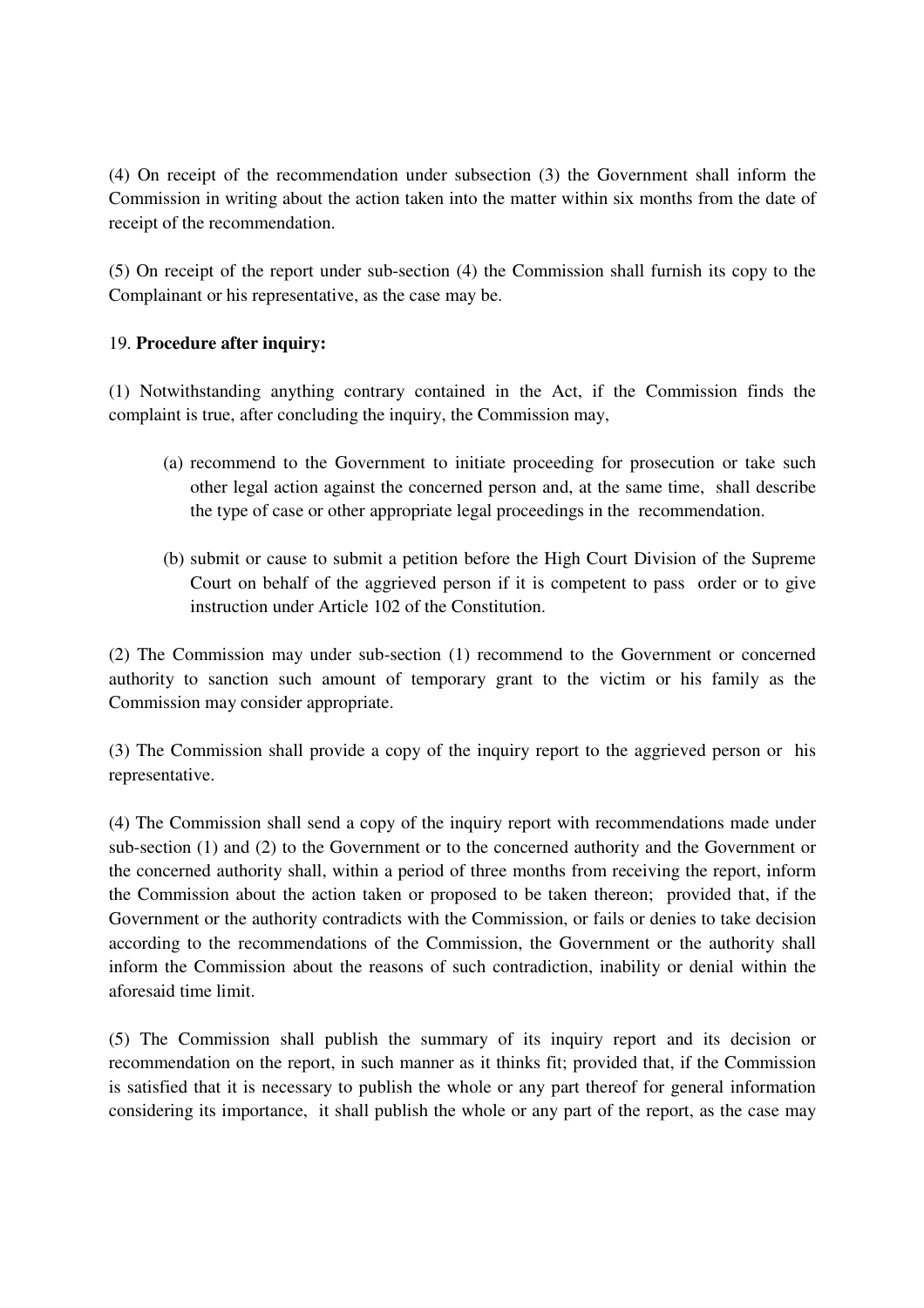be; provided further that, if the Commission is satisfied that, it is not necessary to publish the summary of any report, it shall not be necessary to publish anything of the said report.

(6) The Commission shall have the right to intervene in any proceeding involving allegation of violation of human rights pending before any court or in any legal proceeding.

# 20. **Privileges of the witness giving evidence to the Commission:**

(1) The person who gives evidence to the Commission shall have the same privileges of the person who gives evidence to the court.

(2) No suit or prosecution shall lie against any person for his statement or speech that is recorded as evidence before the Commission and that statement or opinion shall not be used in any proceeding of criminal or civil nature; but he shall not be absolved of any offence for false evidence; if there is any, in his statement or speech.

## 21. **Execution of summons:**

(1) Each summons under this Act shall be issued with the signature of the Chairman or any Member or an officer of the Commission authorized by it for this purpose.

(2) Each summon will be issued and dispatched to the person described in it and, if not possible, to the last residential address of that person by delivery or by registered post.

(3) The person to whom the summons is served, shall be present before the Commission in the time and place mentioned thereon and that person shall answer all the questions asked by Commission and, in accordance with the spirit of the summon, also submit all the documents which are in his possession.

#### 22. **Annual report of the Commission:**

(1) The Commission shall submit an annual report to the President regarding its activities of the previous year within 30 March in each year.

(2) There shall be a memorandum with the annual report under sub-section (1), in which, among other things, the reasons of not taking necessary action or steps by the Government or concerned authorities in accordance with the recommendations of the Commission, as far as known to the Commission, will be written.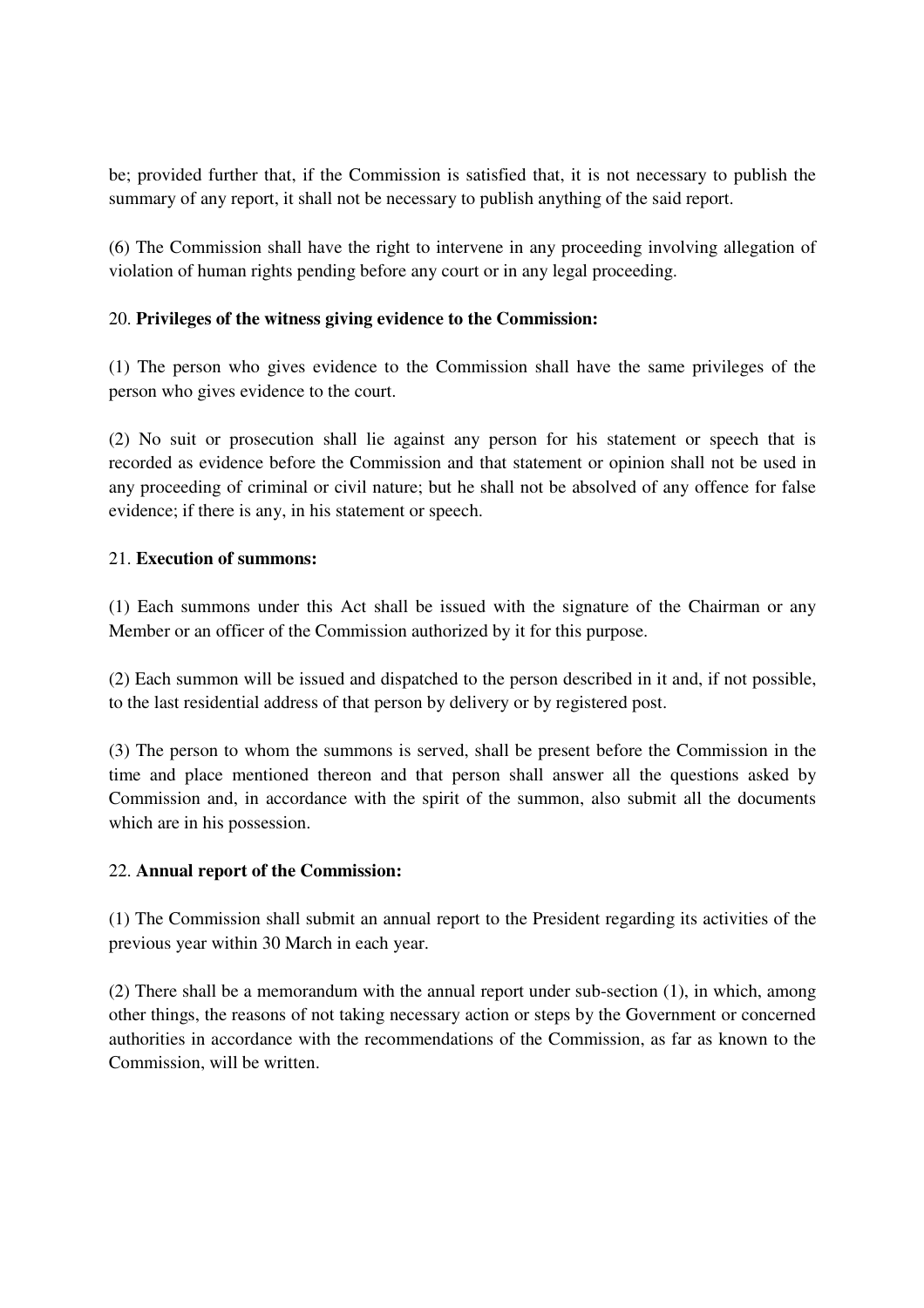CHAPTER-IV Officers etc of the Commission

# 23. **Officers and employees of the Commission**:

(1) There shall be a Secretary of the Commission.

(2) The Commission may, under this Act, appoint such officers and employees as it considers necessary for the efficient performance of its functions.

(3) Salary, allowances and other terms and conditions of the services of the Secretary and other officers and employees of the Commission shall be determined by rules; provided that the salary, allowances and other terms and conditions of the service of the Secretary and other officers and employees shall be determined by the Government until such rules are made

(4) The Government may, on request of the Commission, appoint any officer and staff of the Republic to the Commission on deputation.

# 24. **Human Rights Commission Fund:**

(1) A fund to be called as Human Rights Commission Fund shall be formed for carrying out the purposes of the Act.

(2) The Management and administration of the Human Rights Commission Fund hereinafter referred to as the Fund in the section, shall, subject to the provisions of this section and of the rules, be vested on the Commission.

(3) Salary, allowances and other monetary facilities in accordance with the terms and conditions of the service of the Members, officers and staff of the Commission and other necessary expenses of the Commission shall be disbursed from the fund.

(4)The following money shall be deposited to the Fund, such as

- (a) Annual grant allocated by the Government;
- (b) Grants provided by the local authorities.

# 25. **Financial Freedom of the Commission:**

(1) The Government shall allocate specific amount of money for the Commission in each fiscal year; and it shall not be necessary for the Commission to take prior approval from the Government to spend such allocated money for the approved and specified purpose.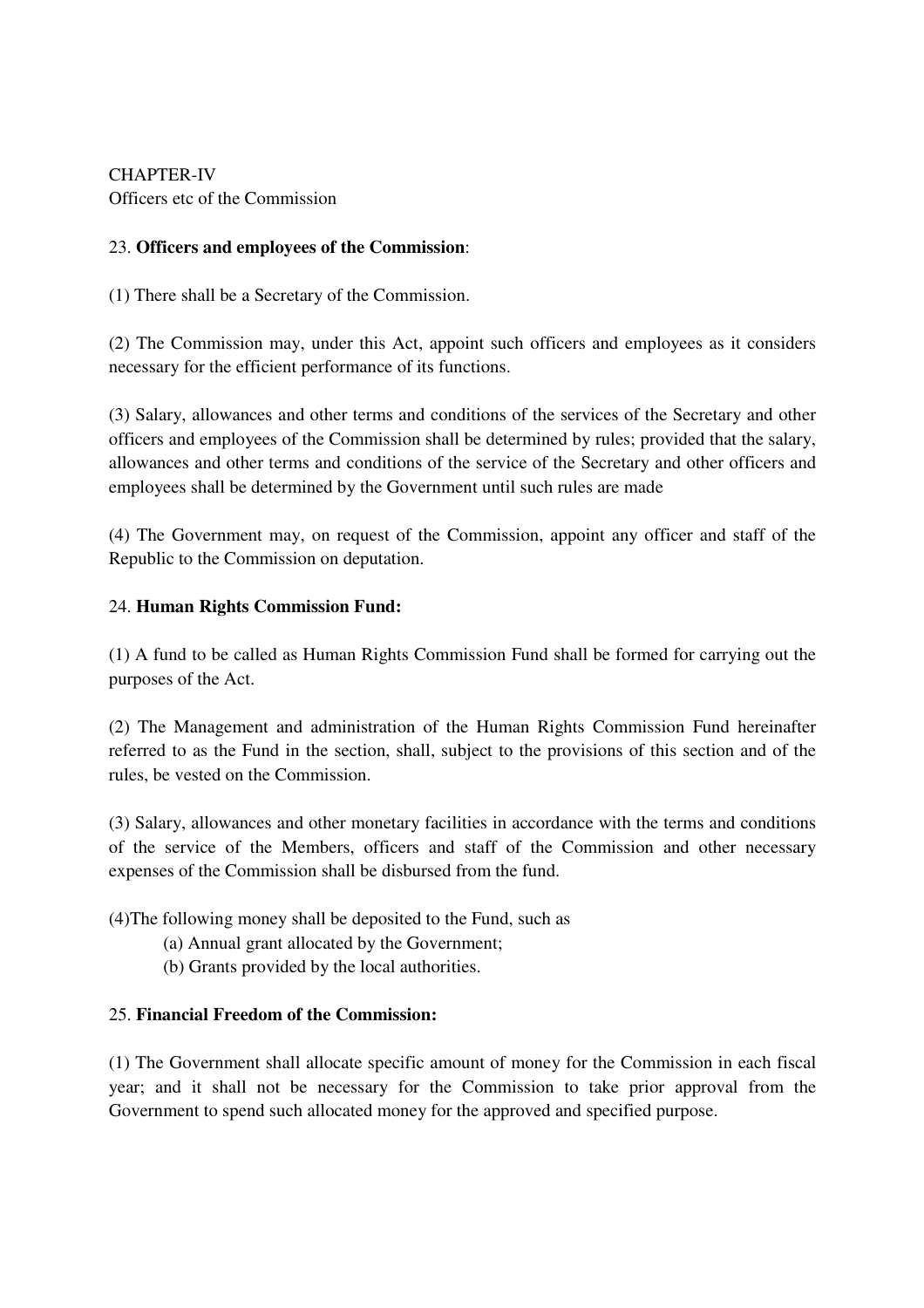(2)The provisions of this section shall not be construed to have prejudiced the rights of the Auditor-General under Article 128 of the Constitution.

## 26. **Audit and Accounts**:

(1) The Commission shall maintain its accounts properly and prepare annual statement of its accounts.

(2) The accounts of the Commission shall be audited by the Comptroller and Auditor-General of Bangladesh, hereinafter referred to as the Auditor-General, every year and a copy of the audit report shall be submitted to the Government and to the Commission.

(3) For the purpose of an audit under sub-section (2) the Auditor General or any person authorized by him in this behalf shall have accesses to all records, documents, cash or deposited currency to the bank, securities, stores and other property of the Commission, and may examine any Member of the Commission or any other officer or staff of the Commission.

27. **Public Servant**: the Chairman, Members, Secretary, other officers and staff and every officer assigned to work under this Act by the Commission shall be deemed to be public servant as it is defined under section 21 of the penal code.

28**. Delegation of Power:** The Commission may delegate any of its powers to the Chairman, Members or Secretary, subject to such terms and conditions as it may determine.

29. **Protection of action taken in good faith**: No suit or prosecution or other legal proceedings shall lie against the Government, the Commission, any Member, officer or staff of the Government or the Commission for any publication, report or any other activity of the Government and the Commission, for anything which is, in good faith, done under this Act or the rules made there under, for any damage caused or likely to be caused by such thing.

#### 30. **Power to make rules:**

The Commission may, with prior approval of the President and by notification in the official Gazette, make rules for carrying out the purposes of this Act.

# 31. **Publication of English text**:

(1) The Government shall, after the commencement of this Act, by notification in the official Gazette, publish an authentic text of authorized translation in English of the Act.

(2) In the event of conflict between the Bangla and the English text, the Bangla text shall prevail.